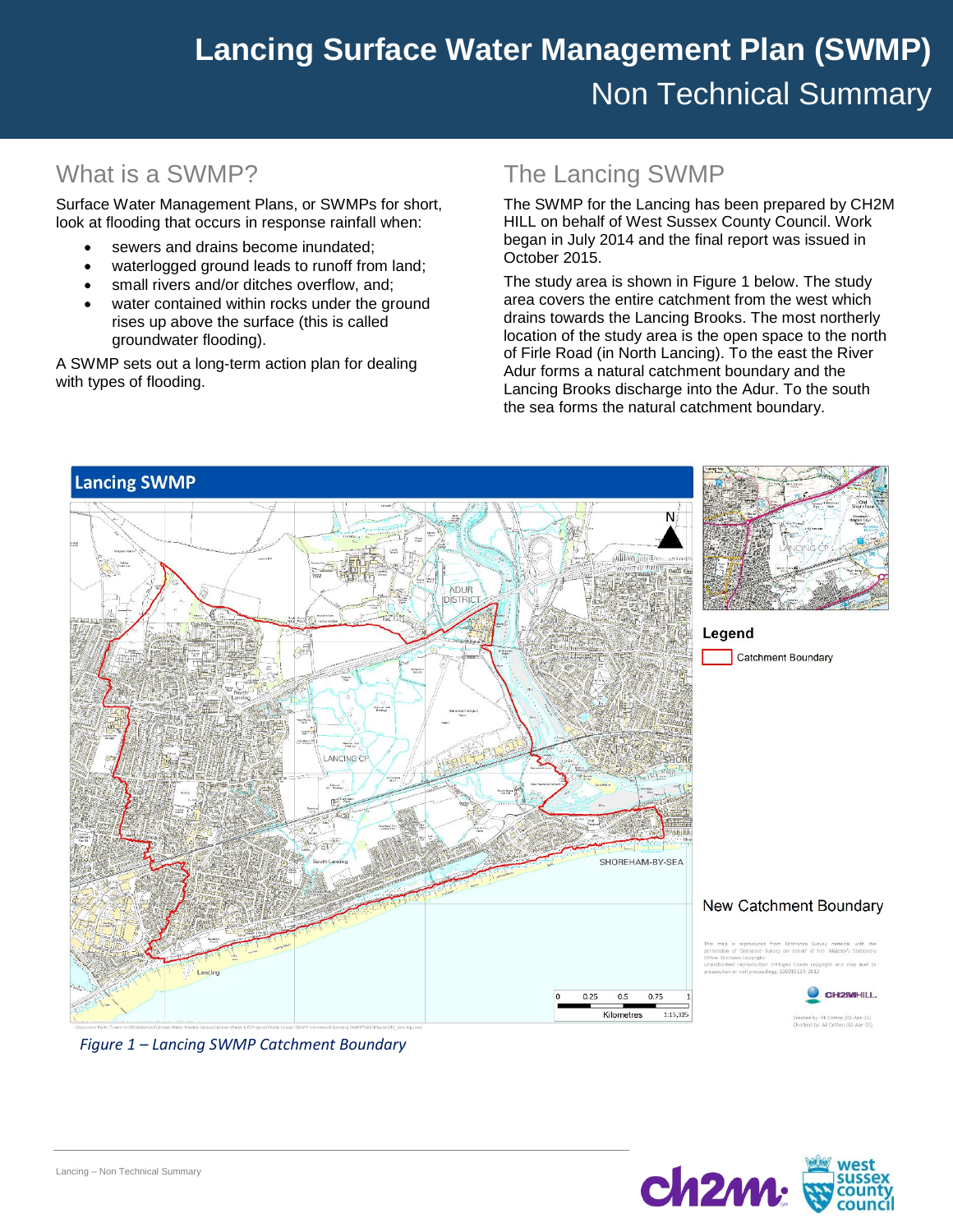# **Lancing Surface Water Management Plan (SWMP)**

During the development of the SMWP there has been engagement with key stakeholders, including West Sussex County Council (WSCC), Adur and Worthing Councils, the Environment Agency, Southern Water, local flood action groups, and Shoreham Airport.

#### **Objectives**

The objectives of the Lancing SWMP were to:

- confirm the catchment boundaries and comment on any differences with previous studies;
- gain a better understanding of the existing drainage network, connectivity, and ownership;
- understand the causes of flooding across Lancing from a range of sources including surface water, foul water, groundwater, watercourses, and tidal influence;
- understand the performance of the Lancing Brooks ditch network and identify how and when future maintenance of the ditches needs to be undertaken, and;
- identify any construction works required to mitigate flooding in Lancing.

## Methodology

The methodology for the project broadly follows the SWMP Technical Guidance published by Defra in 2010. The key project stages were as follows:



#### Data

A wide range of data were collated and analysed to help understand the local flooding issues. This included data from previous studies in Lancing (e.g. Royal Haskoning Watercourse Study, Monson Engineering Study), historic flooding data, and information on historic rainfall, topography and drainage. All this information was

compiled and mapped using computer based Geographic Information Systems.



*Flooding in West Beach Estate*

# Recent flooding issues

There is good anecdotal evidence of flooding within Lancing from the wet winters of 2012/13 and 2013/14, and ongoing reporting from local residents throughout 2014 and 2015. Flooding in Lancing has been a longstanding problem, but the best anecdotal evidence of flooding is from the last two to three years. Given that 2013/14 was the wettest winter on record it is reasonable to assume that the available anecdotal evidence from the past two to three years provides a good basis to assess the flooding impacts. The table below provides an overview of the key locations affected by flooding in Lancing.

| Location                                                 | No. properties<br>flooded internally                                                                | Other impacts                                                                                                                                                |
|----------------------------------------------------------|-----------------------------------------------------------------------------------------------------|--------------------------------------------------------------------------------------------------------------------------------------------------------------|
| Grinstead<br>Lane, Manor<br>Way, Manor<br>Close          | Garages flooded on<br>Manor Way                                                                     | Extensive flooding on<br>Grinstead Lane<br>(impassable), restricted<br>toilet use, garden flooding,<br>and overpumping of foul<br>network into ditch network |
| Old<br>Shoreham<br>Road (cul-<br>de-sacs<br>south of A27 | <b>None</b>                                                                                         | Flooding on Old<br>Shoreham Road<br>Garden flooding                                                                                                          |
| <b>Barfield Park</b><br>and Monks<br>Avenue              | 1 home affected on<br><b>Barfield Park</b><br>1 property flooded<br>near Monks<br>Avenue/Hadlow Way | Garden flooding in other<br>locations                                                                                                                        |
| The<br>Paddocks                                          | Garages flooded                                                                                     | Highway flooding                                                                                                                                             |
| West Beach<br>Estate                                     | None                                                                                                | Flooding across most of<br>The Broadway, and parts<br>of Westway and Prince<br>Avenue                                                                        |

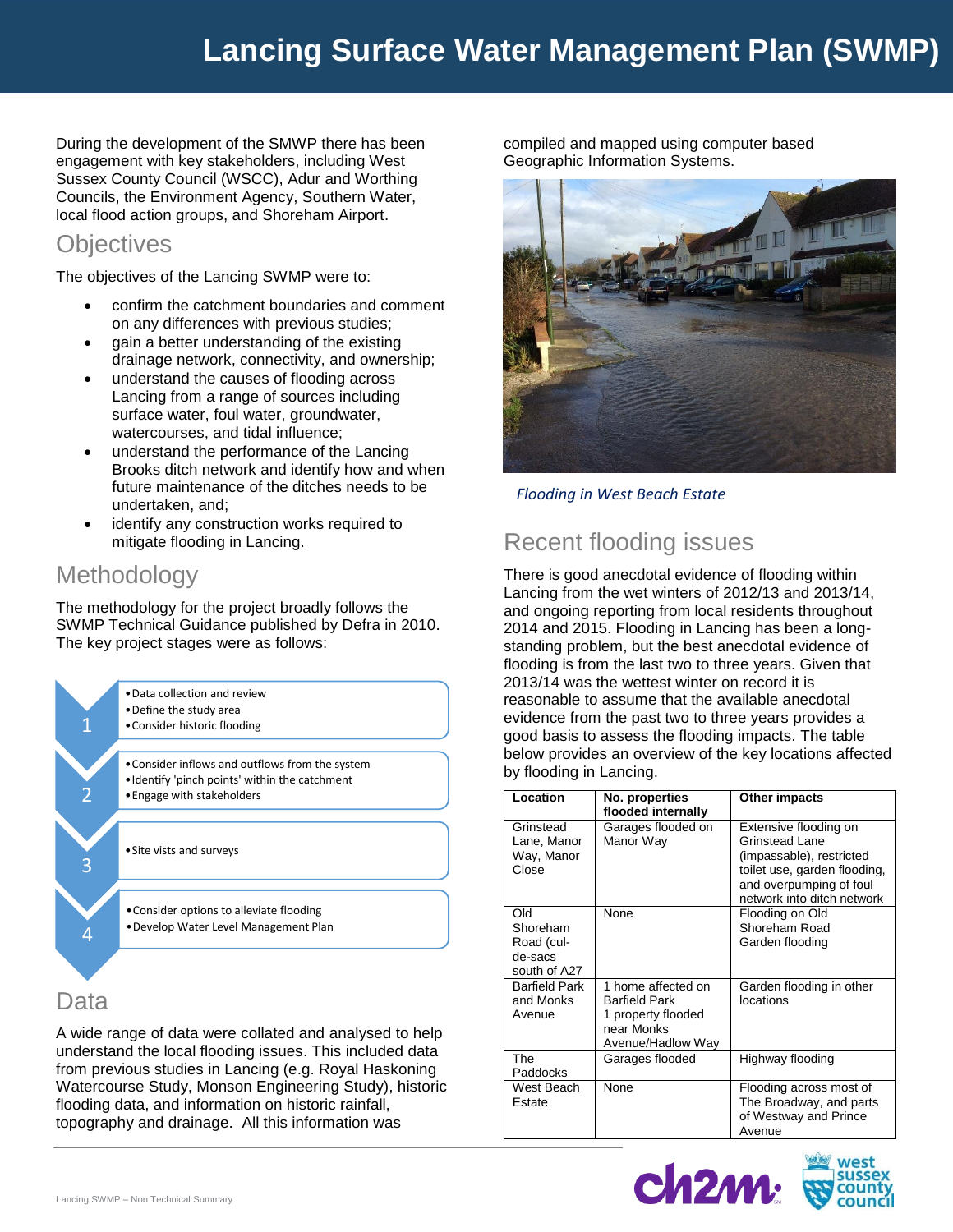# **Lancing Surface Water Management Plan (SWMP)**

| Location            | No. properties<br>flooded internally | Other impacts                                                     |
|---------------------|--------------------------------------|-------------------------------------------------------------------|
| A27                 | None                                 | Northern carriageway of<br>A27 flooded                            |
| Shoreham<br>Airport | None                                 | Airport flooded, although<br>main runway was still<br>operational |

# Causes of flooding

The causes of flooding have been identified through site visits, stakeholder engagement, cross-section and limited manhole surveys, and hydraulic modelling. Lancing is vulnerable to flooding from multiple causes including surface water, groundwater, sewer flooding, and due to capacity constraints in the Lancing Brooks. The table below summarises the key causes of flooding to the locations which are most vulnerable to flooding in Lancing

| Location                                                                     | <b>Causes of flooding</b>                                                                                                                                                                                                                                                                                                                                      |  |
|------------------------------------------------------------------------------|----------------------------------------------------------------------------------------------------------------------------------------------------------------------------------------------------------------------------------------------------------------------------------------------------------------------------------------------------------------|--|
| Grinstead<br>Lane, Manor<br>Way, Manor<br>Close<br>&<br>Old Shoreham<br>Road | High sensitivity to groundwater emergence<br>Influence of high groundwater on the<br>$\bullet$<br>performance of foul and surface water network<br>Culverts on Manor Close and Mash Barn Lane<br>Maintenance of the Lancing Brooks<br>$\bullet$<br>Under-sized drainage around Manor Way<br>$\bullet$<br>which can exacerbate flooding along Grinstead<br>Lane |  |
| <b>Barfield Park</b><br>and Monks<br>Avenue                                  | High sensitivity to groundwater emergence<br>Highway drainage at junction of Monks Avenue<br>/ Hadlow Way<br>Culverts on Monks Avenue and North Farm<br>Road, and the railway culvert have some<br>impact on water levels, but do not cause out of<br>bank flows.<br>Maintenance of the Lancing Brooks<br>٠                                                    |  |
| The Paddocks                                                                 | Siltation in the storage tanks, root infestation,<br>$\bullet$<br>and siltation in the ditch network. This has been<br>cleared by WSCC during the past 18 months                                                                                                                                                                                               |  |
| West Beach<br>Estate                                                         | Gullies which are cracked/broken, or full of<br>$\bullet$<br>sediment, siltation in the surface water pipes<br>along The Westway, and potential siltation of<br>soakaways.<br>Blocked surface water drainage outfalls<br>٠<br>High groundwater levels and tidal influence<br>$\bullet$<br>which affects discharge of runoff via<br>soakaways                   |  |
| A27                                                                          | Condition of the piped drainage, which has<br>since been addressed through remedial works<br>undertaken by Highways England in 2013                                                                                                                                                                                                                            |  |
| Shoreham<br>Airport                                                          | Failure of the River Adur tidal wall during a tidal<br>$\bullet$<br>surge in December 2013. The Environment<br>Agency is developing the business case for<br>long term improvements to the tidal wall, and<br>this is not considered further in this report.                                                                                                   |  |

### Potential measures

In recent years, there has been a significant amount of work undertaken by WSCC, Adur and Worthing Councils, Southern Water and local residents to reduce flooding to people, property and infrastructure in Lancing. This has included:

- clearance of the Lancing Brooks in 2010 and 2013 by Adur and Worthing Councils and landowners, and further ditch clearance in the golf course development in January 2015;
- improvements to the foul sewerage network buy Southern Water, including development of an Infiltration Reduction Plan, sealing of the sewer network, installation of a level alert system, and production of an Emergency Action Plan;
- clearance of the surface water drainage near No. 4 Old Shoreham Road;
- works by local residents in West Beach Estate, and;
- de-silting of storage tanks and clearance of root infestation at The Paddocks.



#### *Lancing Brooks in North Lancing*

The SWMP has considered potential additional measures to reduce flood risk. The level of investment to mitigate flood risk must be proportional to the damage to property and infrastructure caused by flooding. In Lancing few properties are currently affected by internal flooding, and the proposed mitigation measures are reflective of this. Policy, construction and maintenance mitigation measures to alleviate the impacts of flooding in Lancing have been considered.

Even with all of these measures in place Lancing will still be at risk of flooding during more extreme weather events. This is because drainage systems (both natural and man-made) and any other flood risk infrastructure will become overwhelmed during extreme weather events. In addition, Lancing is highly vulnerable to groundwater flooding (or drainage is affected by groundwater levels), which is significantly more technically and economically challenging to manage.

In Grinstead Lane, Manor Way, Manor Close & Old Shoreham Road the proposed measures in the SWMP to manage flooding are:

- improve the management of surface water flows arriving at Grinstead Lane;
- Adur District Council to further consider the golf course development site;